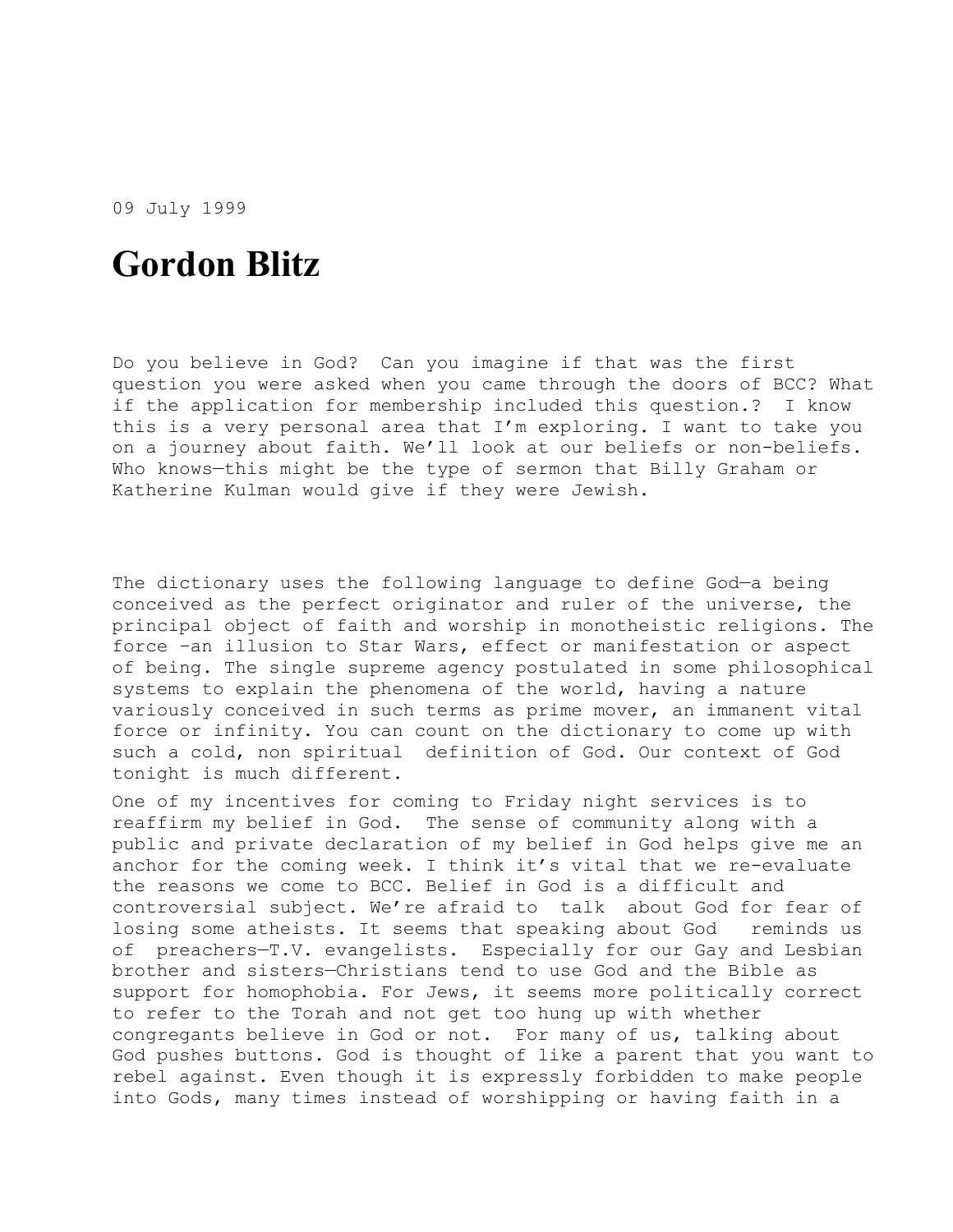higher being, we start a relationship with someone who we put on a pedestal—who becomes a God to us. Unfortunately this type of worship leads to disaster because no one can live up to a Godlike image. We talk about Doctor's acting like God because it seems to us they are controlling life/death and can be miracle makers.

Some people are very visual and their image of God could be Charleton Heston from the Ten Commandments or George Bernard Shaw on the cover of the Original Broadway Cast album of My Fair Lady. I think as Jews we tend to avoid images of God because of the way Christians tend to idolize the image of Jesus through paintings, artifacts, statues etc. God can be thought of as a spirit. An all encompassing being that just merely exists. God can be a part of nature—an earth mother. Sometimes looking into someone's eyes you not only peer into their soul but you might be looking at God. God can even be perceived as part of our psyche. The way we visualize God depends on our own creative minds. On a recent Friday night, the rabbi quoted a study that concluded that unless we mature spiritually, the image we have of God at age six stays with us throughout our lives. The visualization is not very meaningful. It's not the images of God that create faith—it's how we feel about God. It's our relationship to God that determines faith.

The recognition of miracles is one of the strongest elements of faith. You might call it fate, a coincidence, or destiny. I call it a miracle. I've had back problems and any day I'm pain free I would consider a miracle. There are moments in my life when everything seems to make sense and I have this overwhelming feeling of peaceful happiness. The fact that I can recognize this and take the time to enjoy those moments I would call a miracle. When I'm able to cry because of a movie, play or book seems to me a miraculous event. This pure emotion seems to be proof that a God exists. The love I feel for my family, friends and my partner Neal are part of the tapestry of life that I think a higher being must somehow have created. Experiencing a full moon, a devastatingly beautiful sunset, a clear blue sky in L.A. after it rains are just a few of the wondrous events that I like to acknowledge that prove to me that there is a God. Interesting how people will go to a psychic or channeler to make sense of their life. Is it easier to believe in them or ghosts—or aliens from the X-files? . There are magical events happening every day and yet some of us have become so jaded and bitter that we wouldn't notice them even if it hit us in the face. I challenge you to acknowledge them on a daily basis and resist gravitating toward the cynical and negative.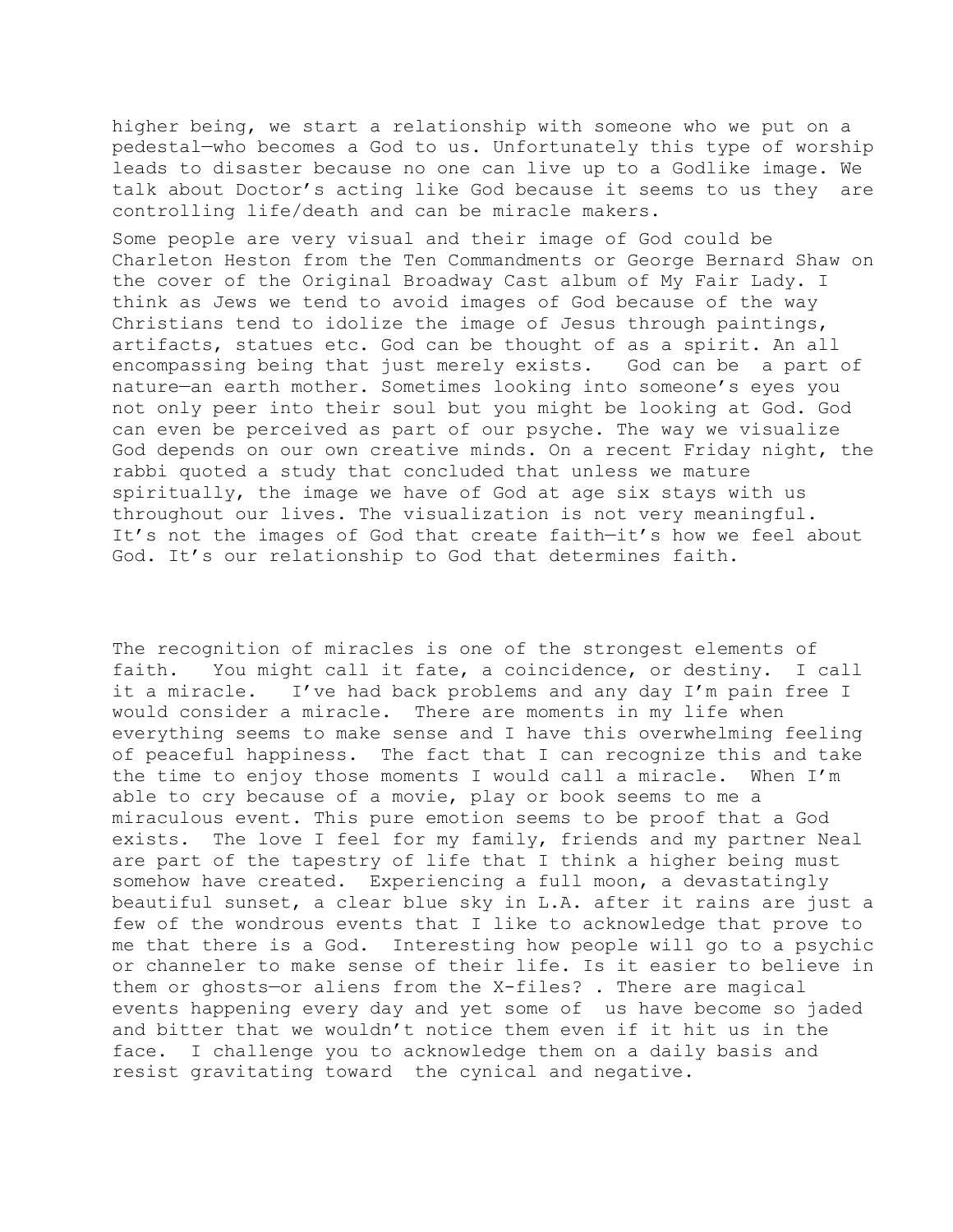Now you'll ask about the horrors and nightmares that the world produces daily. Throughout history events happen that we find bewildering. We ask the questions—how could there be a God and let this happen—the Holocaust, dropping an atomic bomb, babies dying ,Littleton, war in Yugoslavia. You look at me and question why my lover Scott died of AIDS or why my dad died shortly after I was Bar Mitzvahed. I don't look to God for answers. My life has been fraught with danger. From the time I started attending school I was made fun of for being effeminate, walking like a girl, being poor at sports. I was called a Sissy, faggot, queer, girlie etc. I was ashamed of who I was. I'm not going to tell you that God subjected me to this cruelty to make me stronger . I can't proclaim that I was protected by God because I've never been gay bashed. I wouldn't pretend to explain that God is responsible for me testing negative for HIV despite having lived and loved with my lover Scott for 16 years who died of AIDS.

I've only really learned to accept myself since I started attending BCC. BCC gives me an environment where I can have an open dialogue with a higher being. My belief in God is strengthened by sharing my hope and fears with a community that loves and accepts me totally. It's a self actualization that I've been able to accomplish. Believing in God is merely an acceptance of my life and how I connect to the universe. My prayers are for the most part a Thank You for all the treasures that have been bestowed upon me during the last 47 years.

Now everyone doesn't have a strong belief. For some Judaism is a culture rather than a religion. Here at BCC, culture and religion are both encouraged equally. Stepping through these doors on a Friday night does not come with any conditions. There is no assumption that we all have the same degree of faith. Just like being Jewish doesn't mean that it is required for you to come to services to pray. Being agnostic or atheists doesn't exclude a person from attending services or becoming a member. A sense of belonging and community in a spiritual environment is what BCC is all about. If you took a survey of the upper intelligencia, you might suspect that a higher percentage would be atheist. Yet Albert Einstein had a profound belief in God disputing the myth that God is a concept only the non-intellectual can easily grasp. God can be an idea, an inkling that there is a purpose and order to our day to day existence. I hope that I've initiated a new beginning for those of you who want God to be a more significant and compelling part of